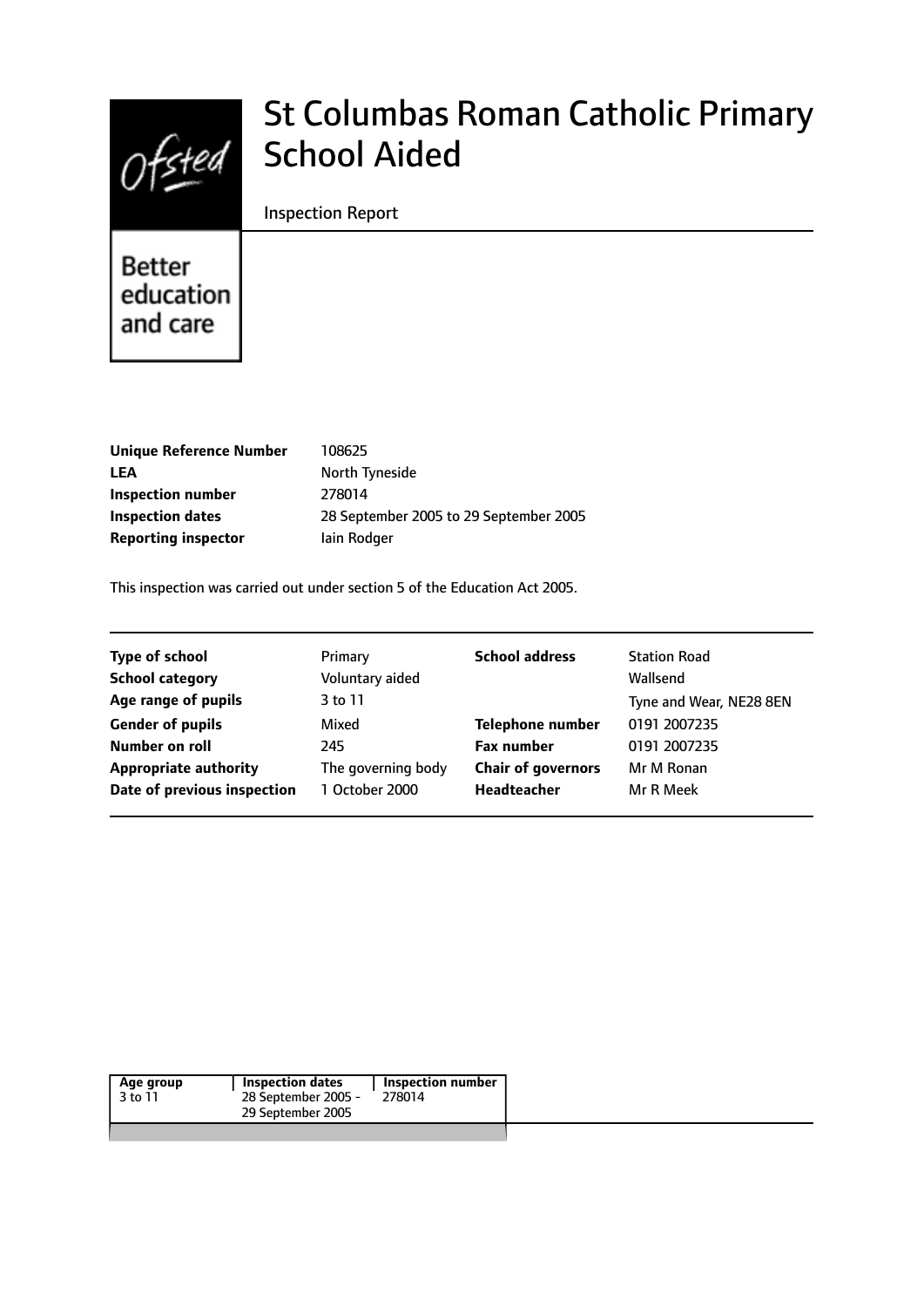© Crown copyright 2006

#### Website: www.ofsted.gov.uk

This document may be reproduced in whole or in part for non-commercial educational purposes, provided that the information quoted is reproduced without adaptation and the source and date of publication are stated.

Further copies of this report are obtainable from the school. Under the Education Act 2005, the school must provide a copy of this report free of charge to certain categories of people. A charge not exceeding the full cost of reproduction may be made for any other copies supplied.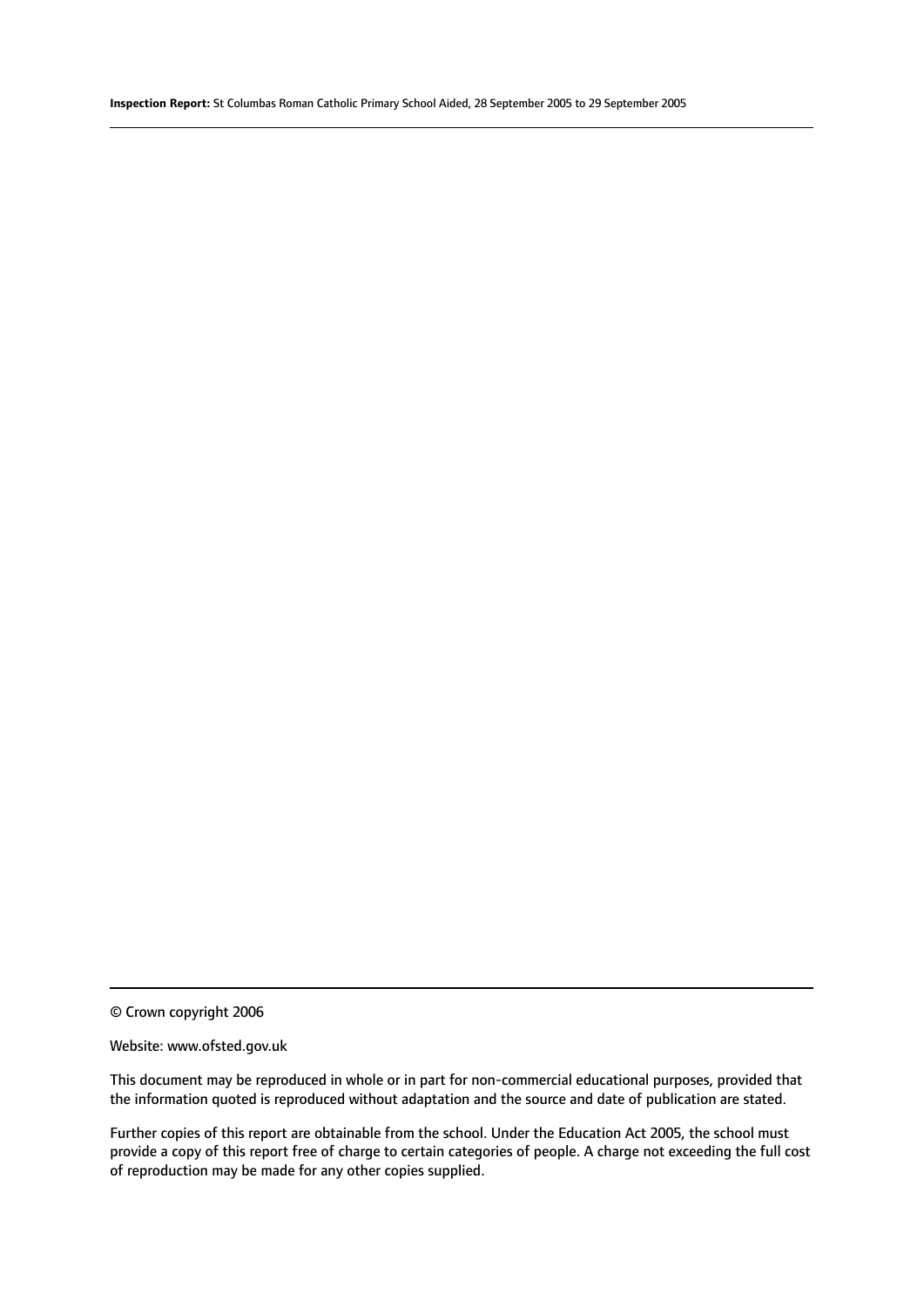# **Introduction**

The inspection was carried out by two additional inspectors.

# **Description of the school**

The school serves mainly Roman Catholic families in Wallsend on Tyneside. There is little serious deprivation in the area although unemployment is high. The proportion of pupils entitled to a free school meal is below average. The number with learning difficulties and/or disabilities is also below average. No pupil speaks English as an additional language.

## **Key for inspection grades**

| Good         |
|--------------|
|              |
| Satisfactory |
| Inadequate   |
|              |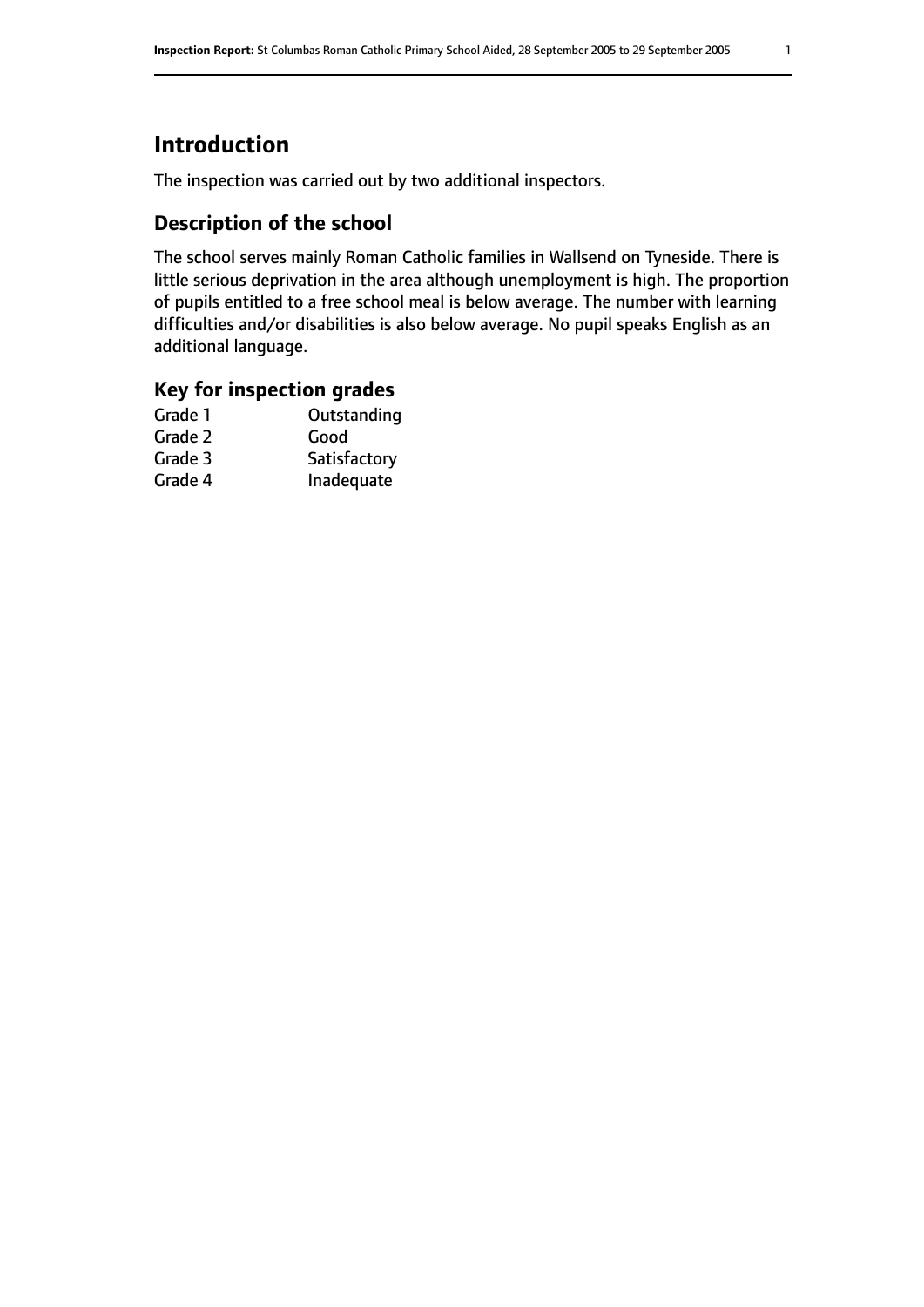# **Overall effectiveness of the school**

#### **Grade: 1**

This is a highly effective school that achieves very high standards and has done so for a considerable period of time. The pupils enjoy their schooling a great deal and they are very well cared for; their personal development is outstanding. The pupils' attitudes to their work and their behaviour are exemplary and their attendance is good. The first rate teaching enables pupils of all abilities to make very good progress. The school is extremely well led and managed and it has made steady progress since its last inspection. It is well placed to make further improvement. The school gives very good value for money.

### **What the school should do to improve further**

- Simplify the assessment system to make it more accessible and helpful for the teachers.
- Ensure that all developments are rigorously monitored and evaluated.

# **Achievement and standards**

#### **Grade: 1**

Standards and achievement are excellent. From average attainment on entry, the pupils make very good progress overall and reach above average standards by the end of Year 2 and well above average results by the end of Year 6. The 2004 national test results were very impressive and the unconfirmed 2005 results were of a similarly high standard although fewer Year 6 pupils reached the higher level in mathematics than in the previous year.

The school judges its standards to be good but they are better than that. Pupils do particularly well in English and make above average progress between Years 2 and 6 because the school has put a lot of effort into improving the teaching of writing.

Lower ability pupils and those with learning difficulties and/or disabilities make as much progress astheir peers. Higher achieving pupils do particularly well with an above average proportion reaching the higher levels in all subjects at both Year 2 and 6. Girls slightly outperform boys, which is in line with the national picture.

Standards are at least average in information and communication technology (ICT). This is an improvement since the last inspection when this subject was identified as an area for improvement.

#### **Personal development and well-being**

#### **Grade: 1**

The school's evaluation of the pupils' personal development and well-being as outstanding matches the findings of the inspection. The pupils' spiritual, moral, social and cultural development is excellent. They have a very firm sense of the difference between right and wrong. Assemblies and masses have a strong spiritual element to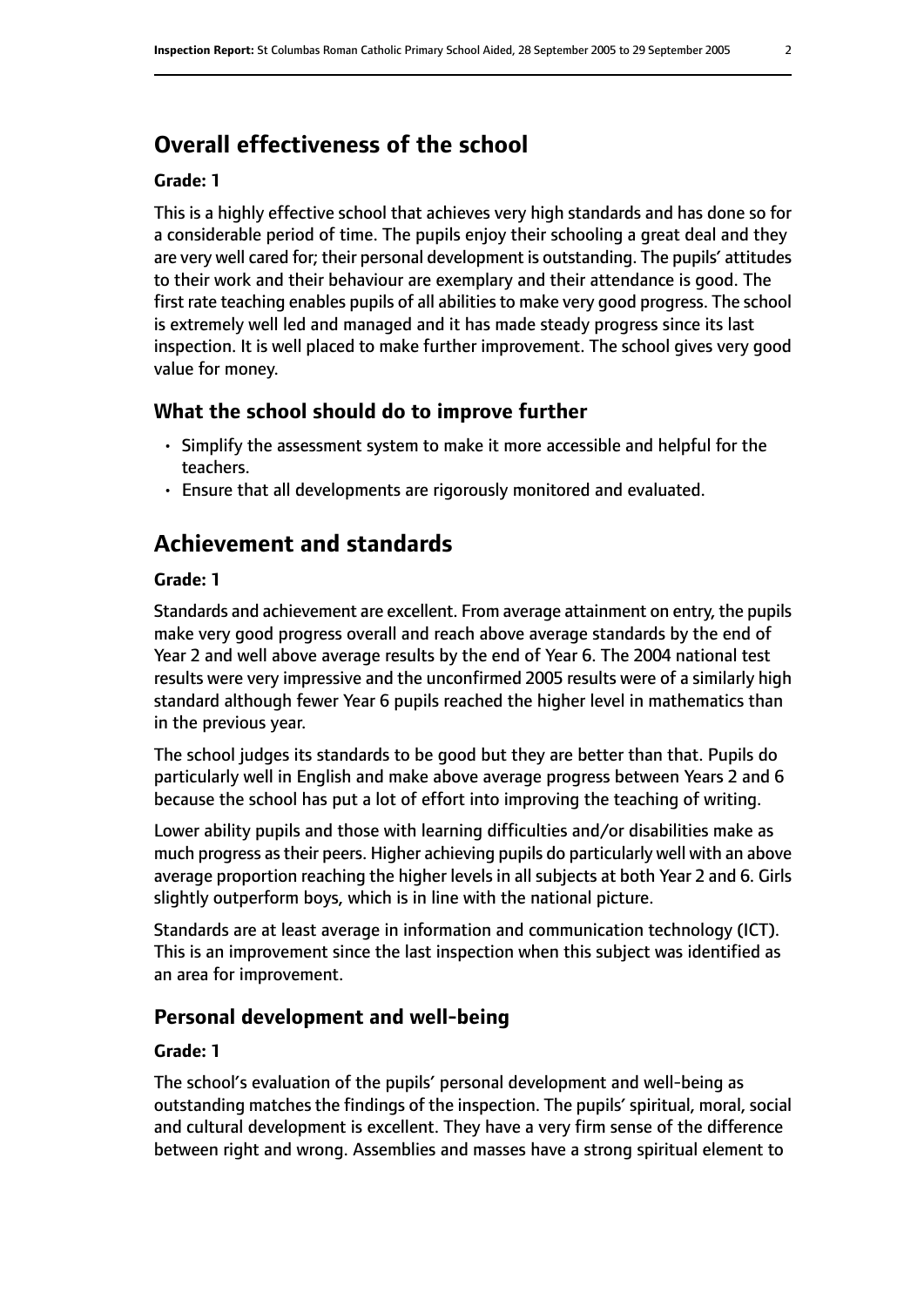which the pupils respond well. The strong Catholic ethos pervades all aspects of school life. The pupils get on extremely well with each other and the buddy system has been particularly successful in helping new pupils settle into the school.

The pupils' behaviour is exemplary and their attendance and punctuality are good. They enjoy school enormously and speak with enthusiasm about their teachers and their work. 'Our teachers are brilliant; they give us interesting things to do'.

The school teaches very effective safety practices which the pupils follow conscientiously. It teaches excellent attitudes towards healthy eating; some parents spoke of the pressure they come under from their children to make their packed lunches suitably healthy.

The pupils are encouraged to make a significant contribution to their school and local community. There are regular charity events and the school council has an impressive impact on the life and work of the school. Its members take their duties very seriously and there are many features around the school, such as a secret garden, that have been developed as a result of their discussions. Pupils regularly join in enterprises, such as making and selling toast at playtime, which help them develop economic skills which will be of use in later life.

# **Quality of provision**

### **Teaching and learning**

#### **Grade: 1**

Teaching and learning are excellent overall because of the very impressive outcomes achieved by pupils of all abilities. The pupils like the way their teachers make learning fun and help them when they do not understand something. Explanations, demonstrations and instructions are very clear and effective in fostering learning. Teachers use questions very effectively to draw the whole class into discussions and to make all the pupils think. They are very skilled at capturing and holding the attention of the pupils. Lessons are very well planned and prepared and the teachers make considerable use of modern technology to enliven their presentations. The pupils have become comfortable and skilled users of computers.

The school gathers a great deal of assessment information about its pupils which is used to track their progress, to identify those who need extra support and to set individual and class targets. At present, the information is stored in a variety of forms and places and is not as manageable as it could be. The teachers mark the pupils' work very conscientiously but comments tend to be about effort rather than about learning and do not always show the pupils what they need to do next in order to make progress.

### **Curriculum and other activities**

#### **Grade: 1**

The school judges its curriculum to be good but it is better than that. There is a strong emphasis on the core skills and on ICT. The personal, health and social education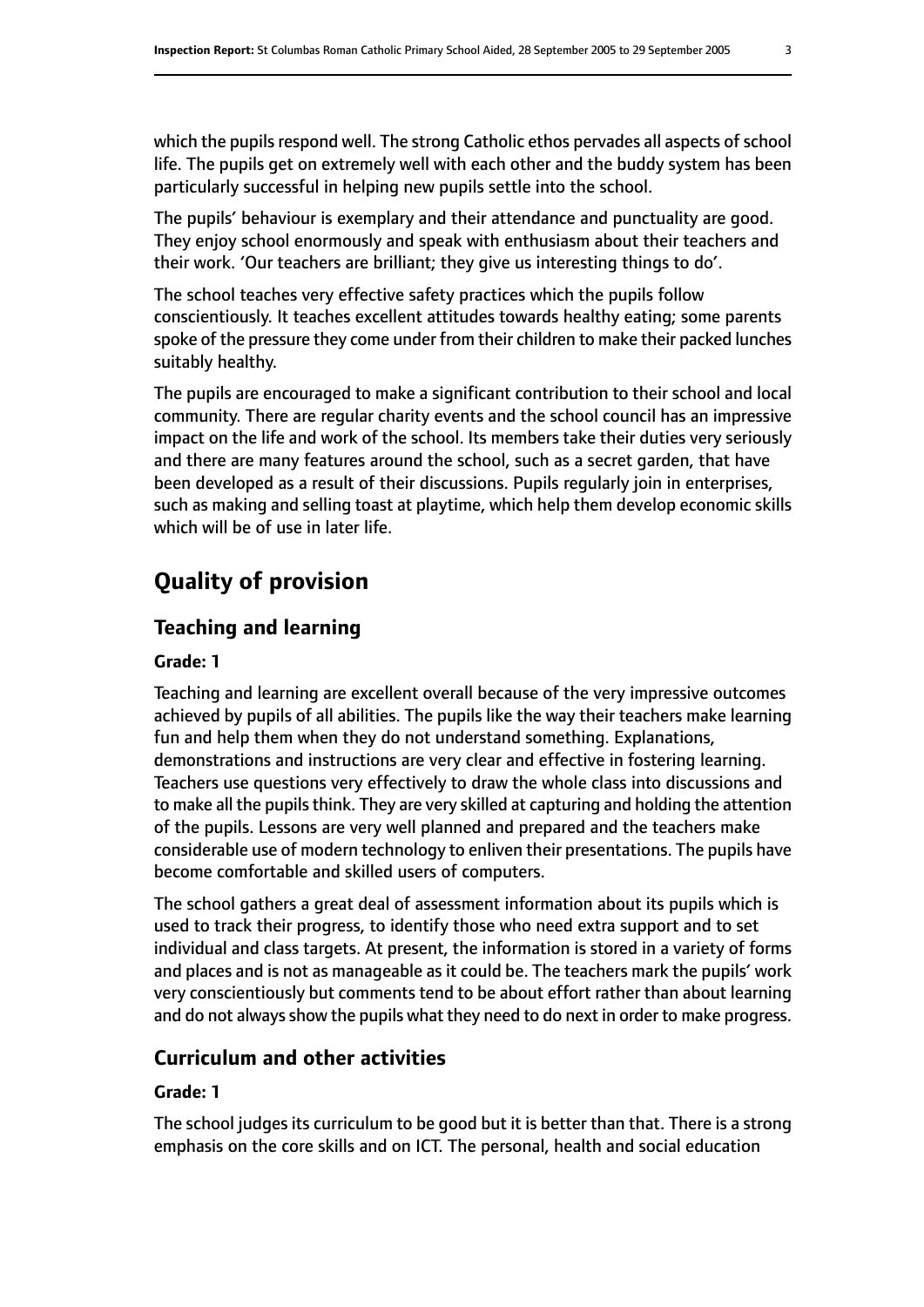programme is comprehensive and very effective. The teaching of French to pupils in Years 4 to 6 enables strong links to be forged with the local high school, one of whose teachers teaches the subject to two year groups. Other links with the high school have improved the teaching of physical education. Large numbers of children participate in the broad and extensive range of extra-curricular activities. There are also many visits and visitors which the pupils enjoy a lot and remember fondly.

The Foundation Stage curriculum covers all the required areas of learning although limited space inhibits the teaching of all aspects of physical development. This was an issue at the last inspection and has still not been fully resolved due to a series of external factors.

The leadership of the school has taken an innovative approach to workforce reform, which has enabled specialist teaching of music and religious education to be provided throughout the school. The issues of healthy and safe lifestyles and preparing children to make a contribution to wider society are addressed very effectively in all aspects of the curriculum.

### **Care, guidance and support**

#### **Grade: 1**

The inspectors agree with the school that it takes exceptionally good care of its pupils and takes proper action to safeguard their health, safety and welfare. Regular checks are made and child protection procedures are securely in place. The pupils are confident that there is always an adult they can talk to if they are in any difficulties. Parents are very supportive of the school and find the headteacher and staff extremely approachable. Very effective support and guidance are given to pupils who find learning difficult. There are excellent arrangements for inducting new pupils into the school.

# **Leadership and management**

#### **Grade: 1**

The leadership and management of the school have been extremely effective in achieving very high standards and the excellent personal development of its pupils over a sustained period of time. The headteacher is reflective and has been very successful in leading the school to its present exemplary quality; he also has clear ideas about the next stages of its development. The views of the whole school community are regularly sought and acted upon. The head makes sure that everybody in the school has some leadership responsibility, and all those with responsibilities discharge them conscientiously and very effectively. Subject leadership has been very successful in securing the current high standards.

The school is managed very well, with a strong sense of purposefulness. The well-planned routines and procedures in place for all aspects of school life are understood and followed by all. Some systems, such as the assessment arrangements, have become cumbersome over time and need to be simplified. School improvement planning is detailed and well focused but gives more priority to the monitoring of developments, such as the new arrangements in the nursery, than to their evaluation.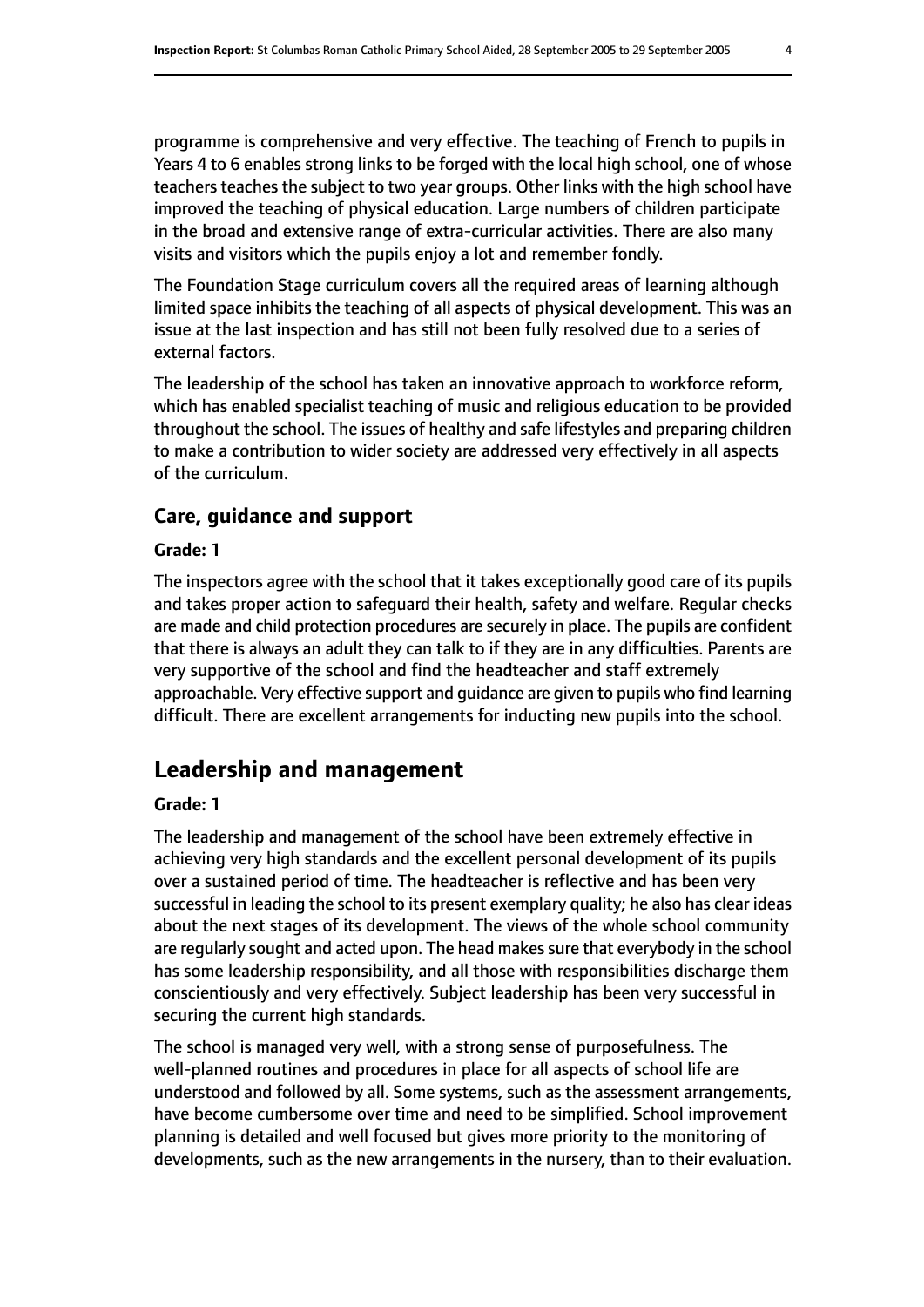The governors, the parents and pupils, and the local community have a very well-founded confidence in the leadership of the school and they are rightly very proud of its many achievements.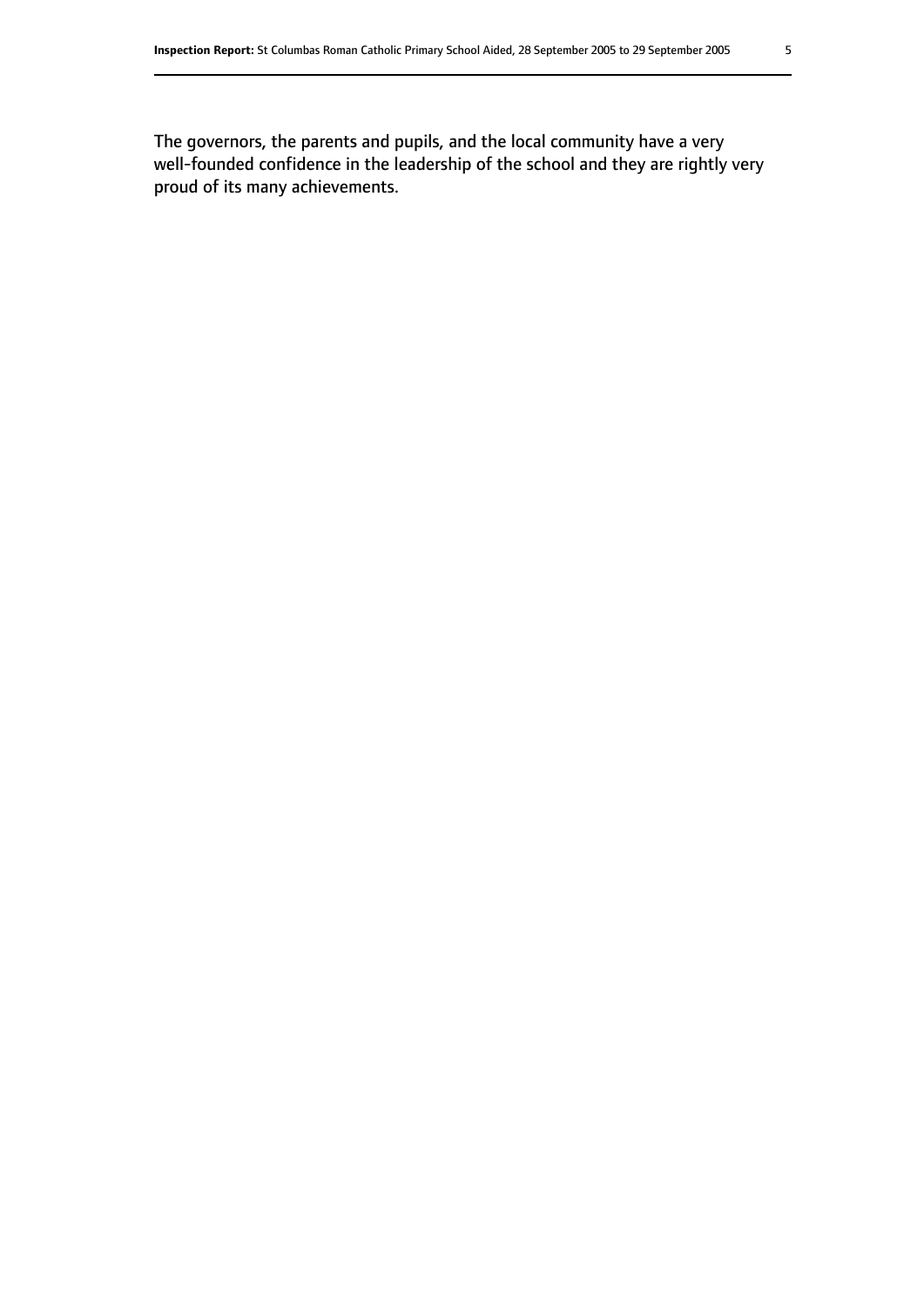**Any complaints about the inspection or the report should be made following the procedures set out inthe guidance 'Complaints about school inspection', whichis available from Ofsted's website: www.ofsted.gov.uk.**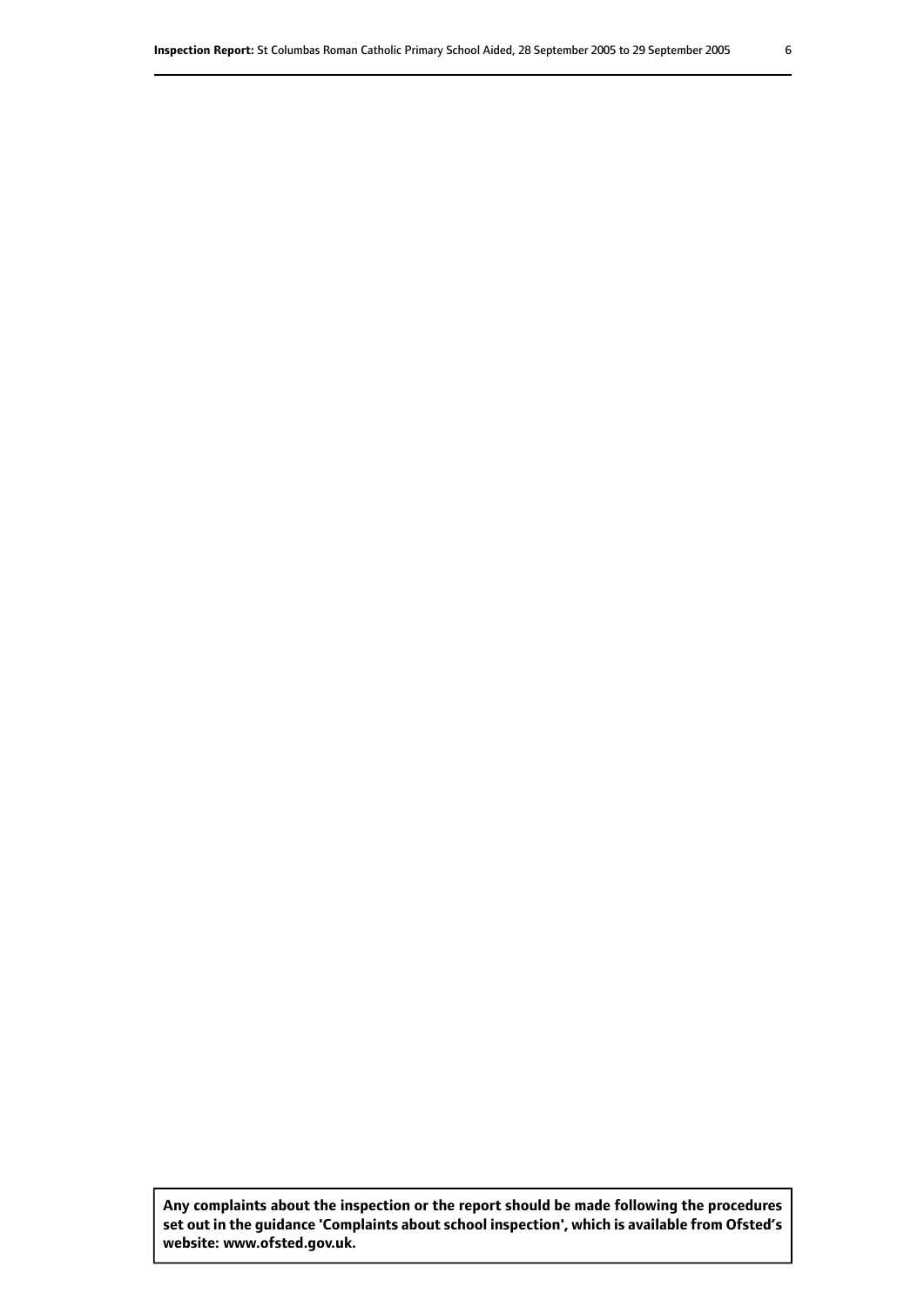# **Inspection judgements**

| Key to judgements: grade 1 is outstanding, grade 2 good, grade 3 | School<br><b>Overall</b> | $16-19$ |
|------------------------------------------------------------------|--------------------------|---------|
| satisfactory, and grade 4 inadequate                             |                          |         |

#### **Overall effectiveness**

| How effective, efficient and inclusive is the provision of education,<br>integrated care and any extended services in meeting the needs of<br>learners? |     | NА        |
|---------------------------------------------------------------------------------------------------------------------------------------------------------|-----|-----------|
| How well does the school work in partnership with others to promote<br>learners' well-being?                                                            |     | NА        |
| The quality and standards in foundation stage                                                                                                           |     | <b>NA</b> |
| The effectiveness of the school's self-evaluation                                                                                                       |     | ΝA        |
| The capacity to make any necessary improvements                                                                                                         | Yes | NА        |
| Effective steps have been taken to promote improvement since the last<br>inspection                                                                     | Yes | ΝA        |

#### **Achievement and standards**

| How well do learners achieve?                                                                               | NА        |
|-------------------------------------------------------------------------------------------------------------|-----------|
| The standards <sup>1</sup> reached by learners                                                              | NА        |
| How well learners make progress, taking account of any significant variations<br>between groups of learners | <b>NA</b> |
| How well learners with learning difficulties and disabilities make progress                                 | <b>NA</b> |

#### **Personal development and well-being**

| How good is the overall personal development and well-being of the<br>learners?                                  | ΝA        |
|------------------------------------------------------------------------------------------------------------------|-----------|
| The extent of learners' spiritual, moral, social and cultural development                                        | <b>NA</b> |
| The behaviour of learners                                                                                        | <b>NA</b> |
| The attendance of learners                                                                                       | <b>NA</b> |
| How well learners enjoy their education                                                                          | <b>NA</b> |
| The extent to which learners adopt safe practices                                                                | <b>NA</b> |
| The extent to which learners adopt healthy lifestyles                                                            | <b>NA</b> |
| The extent to which learners make a positive contribution to the community                                       | <b>NA</b> |
| How well learners develop workplace and other skills that will contribute to<br>their future economic well-being | <b>NA</b> |

### **The quality of provision**

| How effective are teaching and learning in meeting the full range of<br>the learners' needs?          | ΝA |
|-------------------------------------------------------------------------------------------------------|----|
| How well do the curriculum and other activities meet the range of<br>needs and interests of learners? | ΝA |
| How well are learners cared for, guided and supported?                                                | NА |

 $^1$  Grade 1 - Exceptionally and consistently high; Grade 2 - Generally above average with none significantly below average; Grade 3 - Broadly average; Grade 4 - Exceptionally low.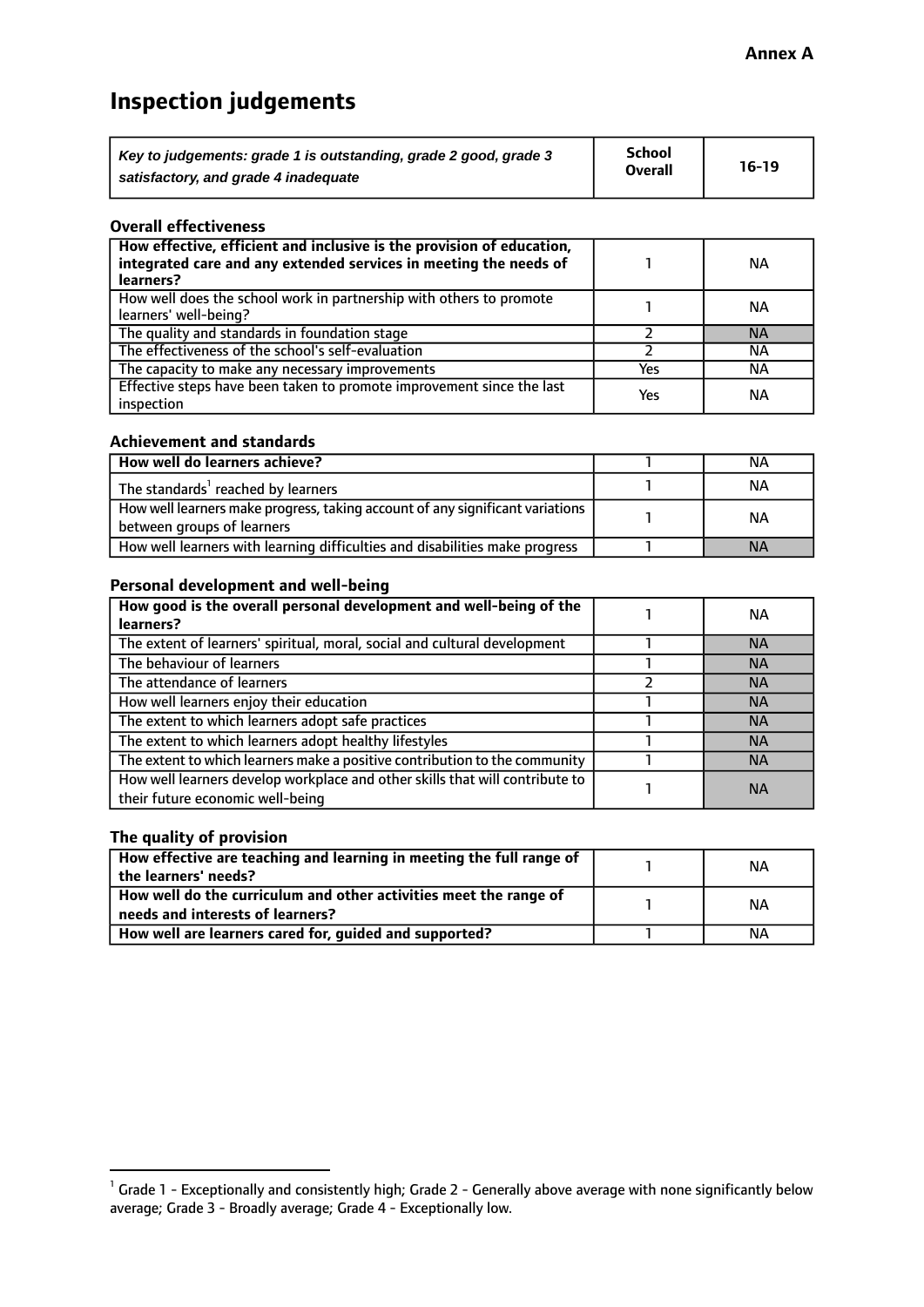# **Leadership and management**

| How effective are leadership and management in raising achievement<br>and supporting all learners?                                              |     | NA.       |
|-------------------------------------------------------------------------------------------------------------------------------------------------|-----|-----------|
| How effectively leaders and managers at all levels set clear direction leading<br>to improvement and promote high quality of care and education |     | <b>NA</b> |
| How effectively performance is monitored, evaluated and improved to meet<br>challenging targets, through quality assurance and self-review      |     | <b>NA</b> |
| How well equality of opportunity is promoted and discrimination tackled so<br>that all learners achieve as well as they can                     |     | <b>NA</b> |
| How effectively and efficiently resources are deployed to achieve value for<br>money                                                            |     | <b>NA</b> |
| The extent to which governors and other supervisory boards discharge their<br>responsibilities                                                  |     | <b>NA</b> |
| The adequacy and suitability of staff to ensure that learners are protected                                                                     | Yes | <b>NA</b> |

| The extent to which schools enable learners to be healthy                                     |            |  |
|-----------------------------------------------------------------------------------------------|------------|--|
| Learners are encouraged and enabled to eat and drink healthily                                | Yes        |  |
| Learners are encouraged and enabled to take regular exercise                                  | <b>Yes</b> |  |
| Learners are discouraged from smoking and substance abuse                                     | Yes        |  |
| Learners are educated about sexual health                                                     | Yes        |  |
| The extent to which providers ensure that learners stay safe                                  |            |  |
| Procedures for safequarding learners meet current government requirements                     | Yes        |  |
| Risk assessment procedures and related staff training are in place                            | Yes        |  |
| Action is taken to reduce anti-social behaviour, such as bullying and racism                  | <b>Yes</b> |  |
| Learners are taught about key risks and how to deal with them                                 | Yes        |  |
| The extent to which learners make a positive contribution                                     |            |  |
| Learners are helped to develop stable, positive relationships                                 | Yes        |  |
| Learners, individually and collectively, participate in making decisions that affect them     | Yes        |  |
| Learners are encouraged to initiate, participate in and manage activities in school and the   | <b>Yes</b> |  |
| wider community                                                                               |            |  |
| The extent to which schools enable learners to achieve economic well-being                    |            |  |
| There is provision to promote learners' basic skills                                          | Yes        |  |
| Learners have opportunities to develop enterprise skills and work in teams                    | Yes        |  |
| Careers education and quidance is provided to all learners in key stage 3 and 4 and the sixth | <b>NA</b>  |  |
| form                                                                                          |            |  |
| Education for all learners aged 14-19 provides an understanding of employment and the         | <b>NA</b>  |  |
| economy                                                                                       |            |  |